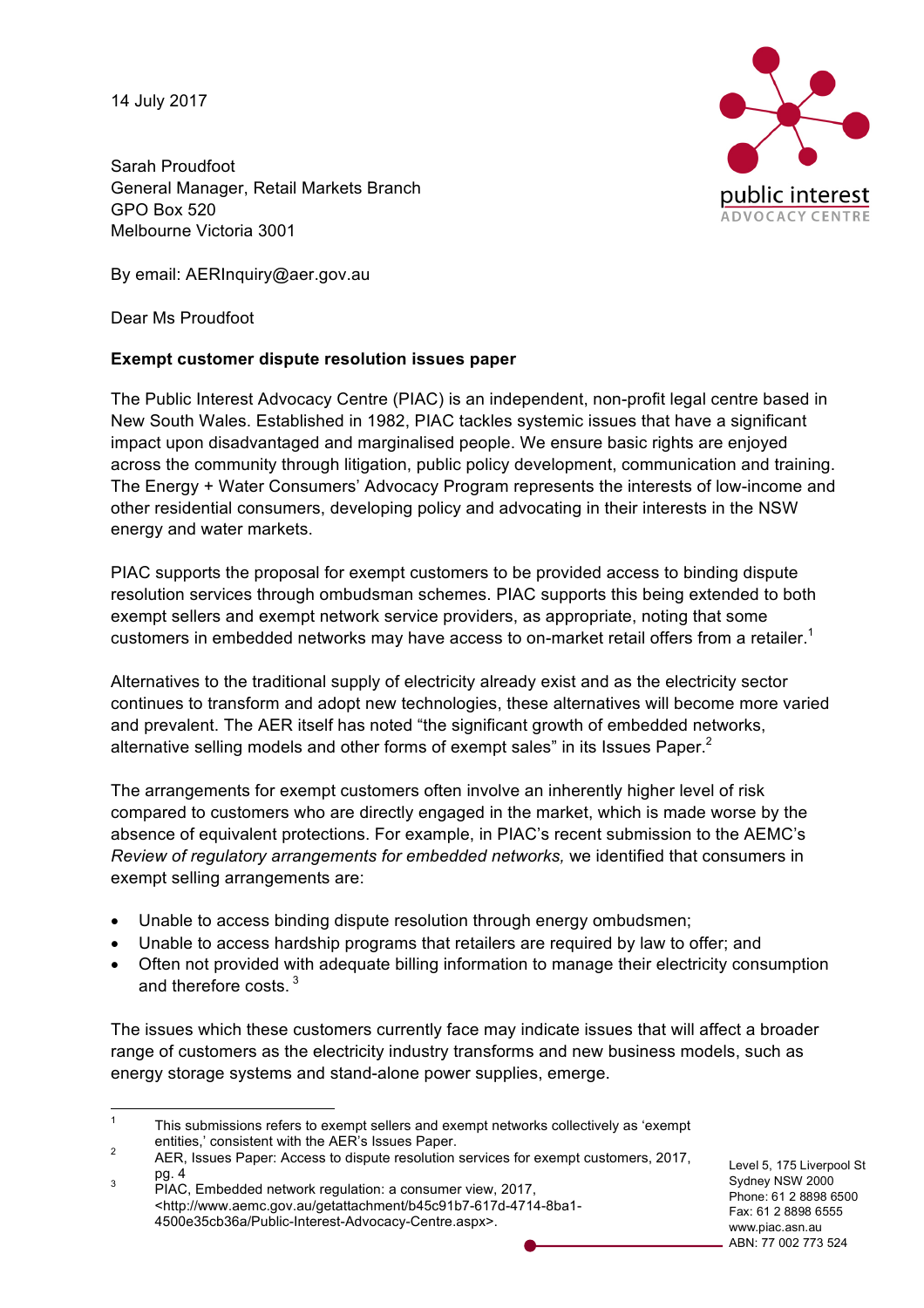## **Fit-for-purpose, energy consumer protections are needed**

PIAC considers consumer protection frameworks are in need of significant changes, to reflect that access to energy is essential in a modern society while acknowledging that not all energy services are inherently essential.

With this in mind, PIAC recommends moving to a harm-cognizant, impact-based approach to consumer protections, where the level of protection for a given service is commensurate with the potential impact to the consumer from something going wrong, and is irrespective of the method and technology involved in delivering the service.

The current arrangements for energy consumer protections, including dispute resolution, do not meet these criteria. For example, if a consumer has a problem with a solar system purchased as part of an energy retail contract from a licenced retailer, they can access an ombudsman scheme, if needed. If they purchase the same system from another party, the only means of redress will be through negotiation with the supplier and ultimately the court system.

## **The AER's approach to considering exempt customer access to ombudsman schemes** PIAC agrees with the AER's proposed approach that:

- There should be uniform access to ombudsman schemes for exempt and non-exempt customers as far as practicable;
- Small and residential customers require a level of protection that is not required for large, commercial customers.

PIAC supports, in part, the AER's view that obligations on exempt entities should scale with their size, with the caveat that a minimum level of a harm-cognizant, impact-based protection is required, irrespective of the scale of provider.

PIAC understands that some exempt entities operate multiple networks, potentially across different jurisdictions. While each network may have only a small number of customers, the exempt entity may collectively provide energy services to a considerable number of customers – indeed, some may have a similar number of customers as a small non-exempt retailer. Therefore, in determining the size of an exempt entity, the AER should consider all of its networks and jurisdictions.

## **The scale of exemptions**

Many consumers, both exempt and non-exempt customers, are not aware of the protections available to them. This, along with the lack of accessible, free avenues to make formal complaints and other barriers that prevent exempt consumers seeking redress, suggest that complaint numbers may not capture the full extent of the problems faced by consumers – there may be consumers who are in distress but are not actively seeking assistance.

Furthermore, there may be considerable impact on consumers if they are unable to access appropriate consumer protections. For instance, in many embedded networks, energy services are bundled with other services such as rent and water. Issues with one service can have significant impact for the consumer in the provision of other essential services (discussed in further detail in the following section).

PIAC's view is it is vital that accessible, free and independent dispute resolution, be available for consumers for most energy related services. Even where it is not utilised as a means of